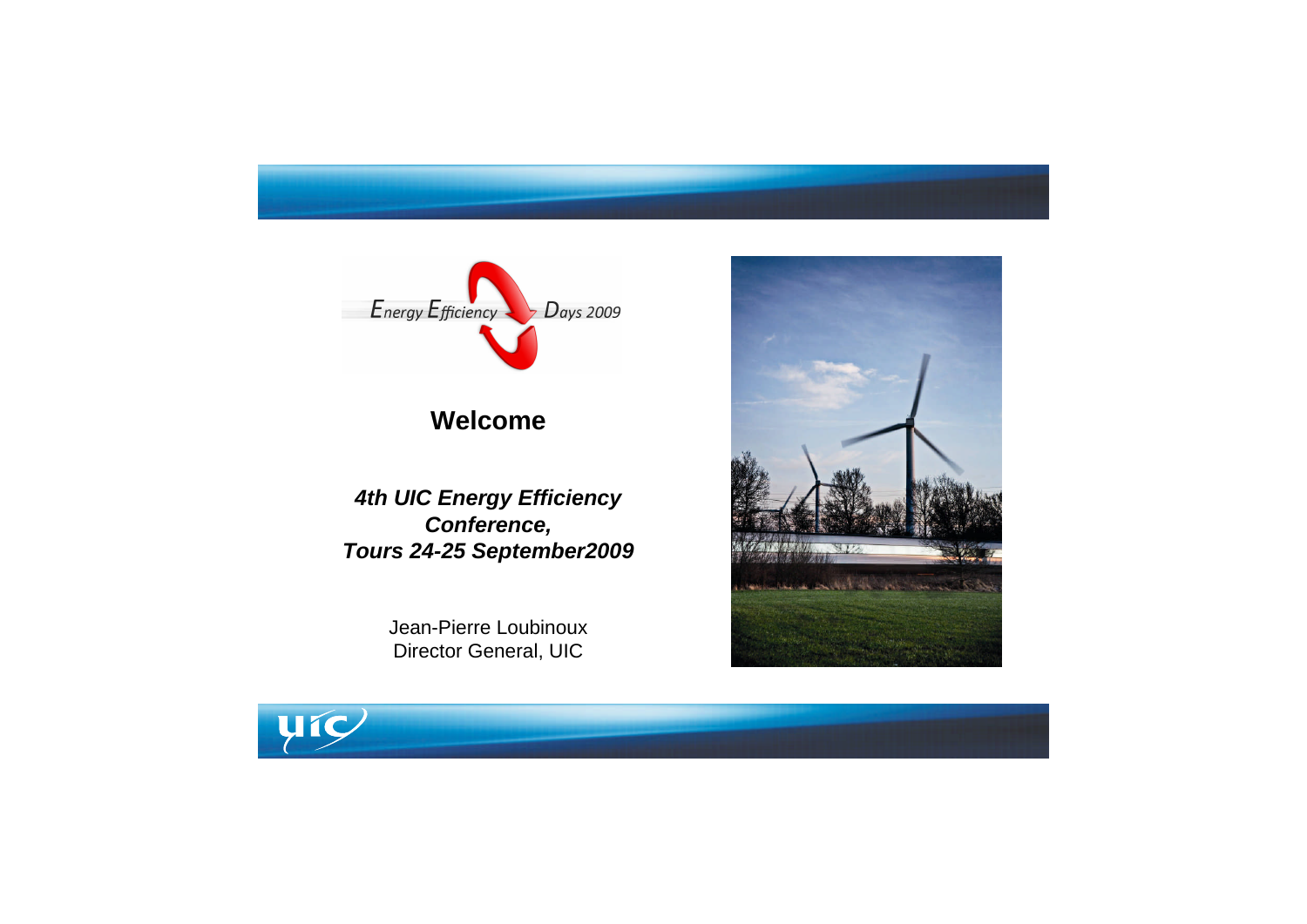# UIC in 2009: 200 Members on all 5 Continents



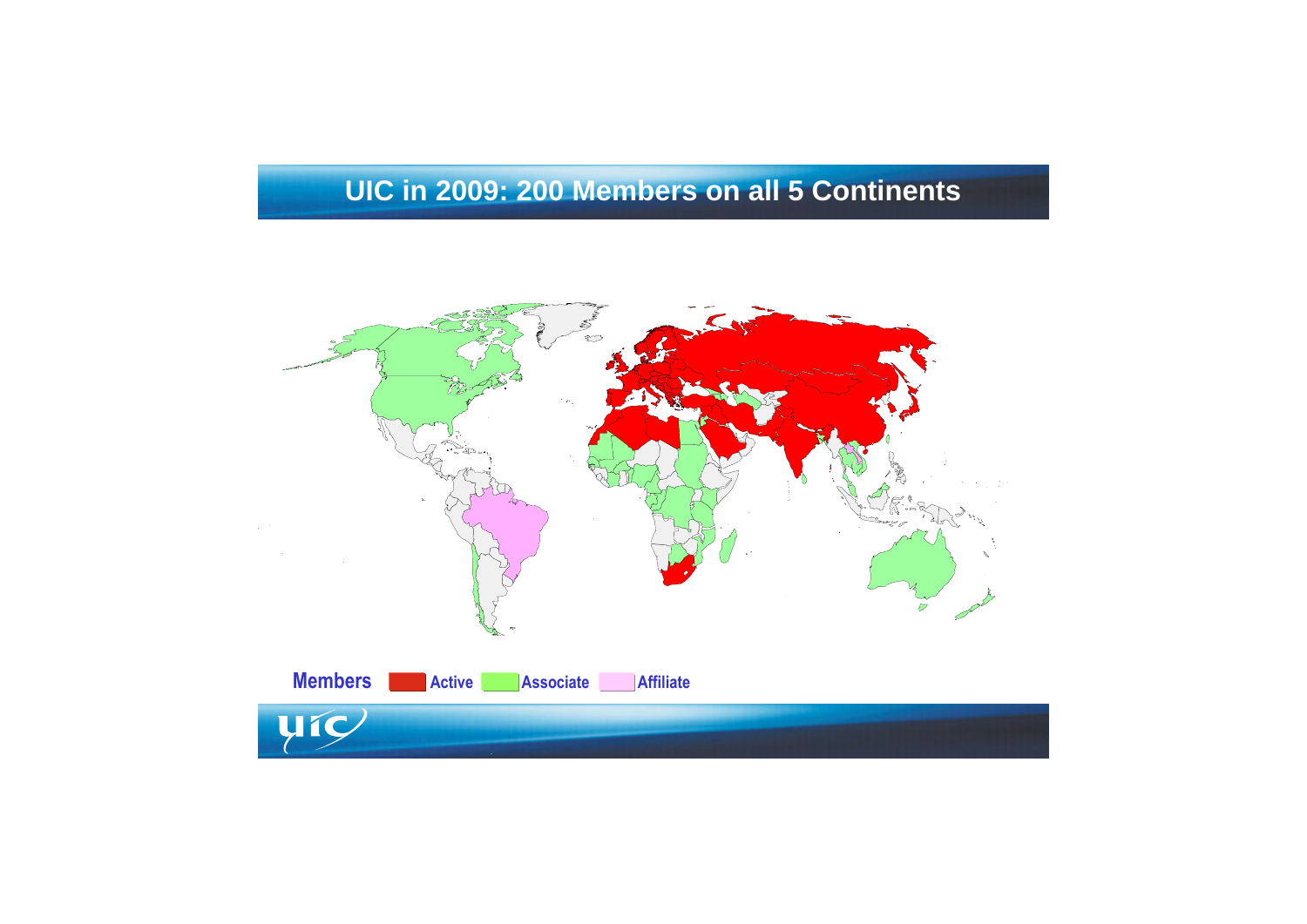# **UIC Mission**

Promoting the development of rail transport at world level, in order to meet challenges of mobility and sustainable development







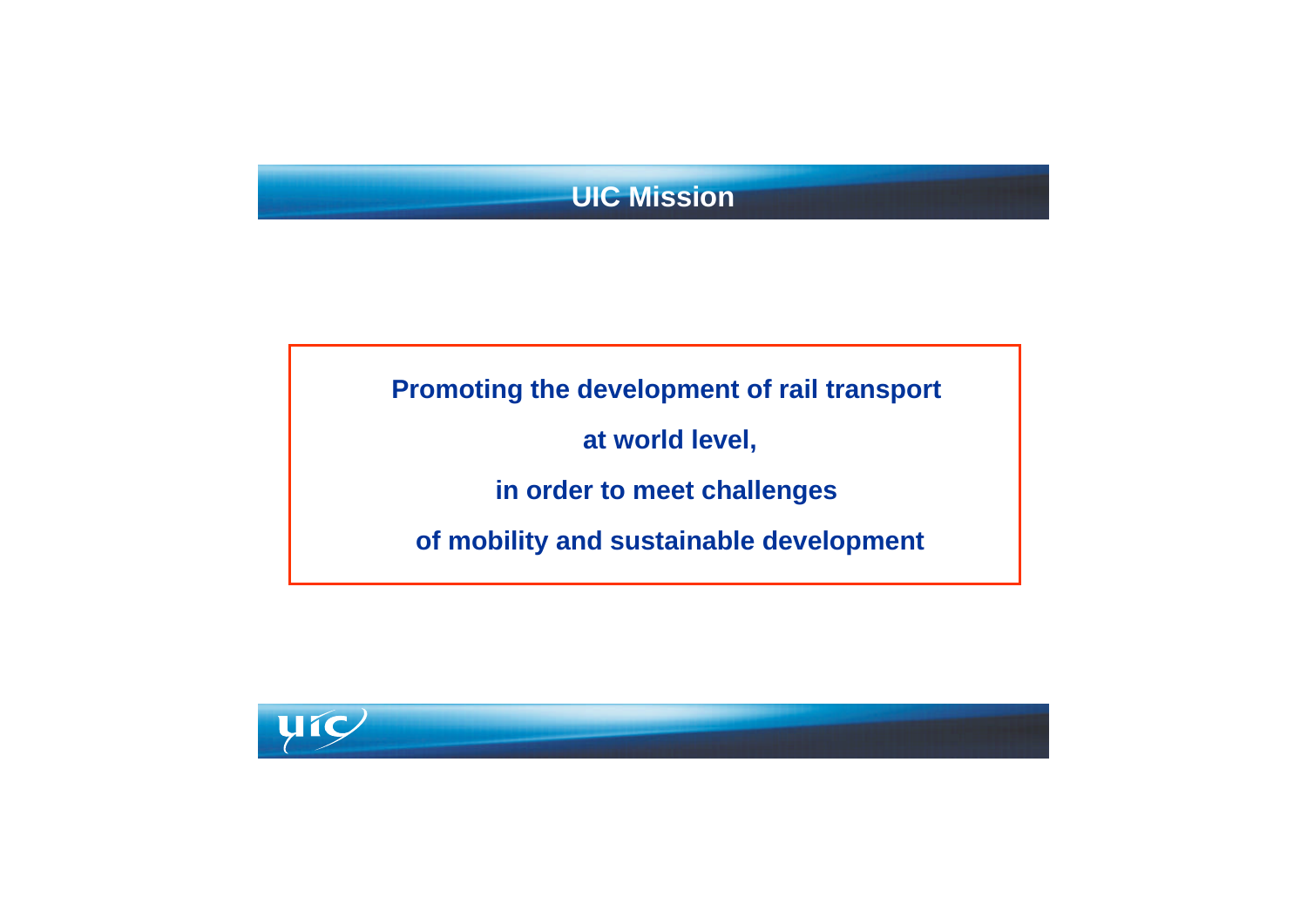## **Framework Conditions:**

**"Transport is the only sector with growing CO2 emissions, but modal shift to rail is the key element to solve the problems of the sector!"**



Projected changes in EU15 GHG emissions from 1990 to 2010 with existing policy measures. Source: EEA 2007a





Note: Plane emissions include travel to and from the airport; they are not increased to take account of the effect of emissions at high altitude.

Source: www.ecopassenger.org 2008





|    | $\cdots \quad - \quad -$ |  |
|----|--------------------------|--|
|    | $\cdots$ $\cdots$        |  |
|    |                          |  |
| ×. | $- - -$                  |  |
|    |                          |  |
| ×. | $\sim$ $ -$              |  |
|    | $- - - -$                |  |
|    |                          |  |
|    | $- - - +$                |  |
|    |                          |  |

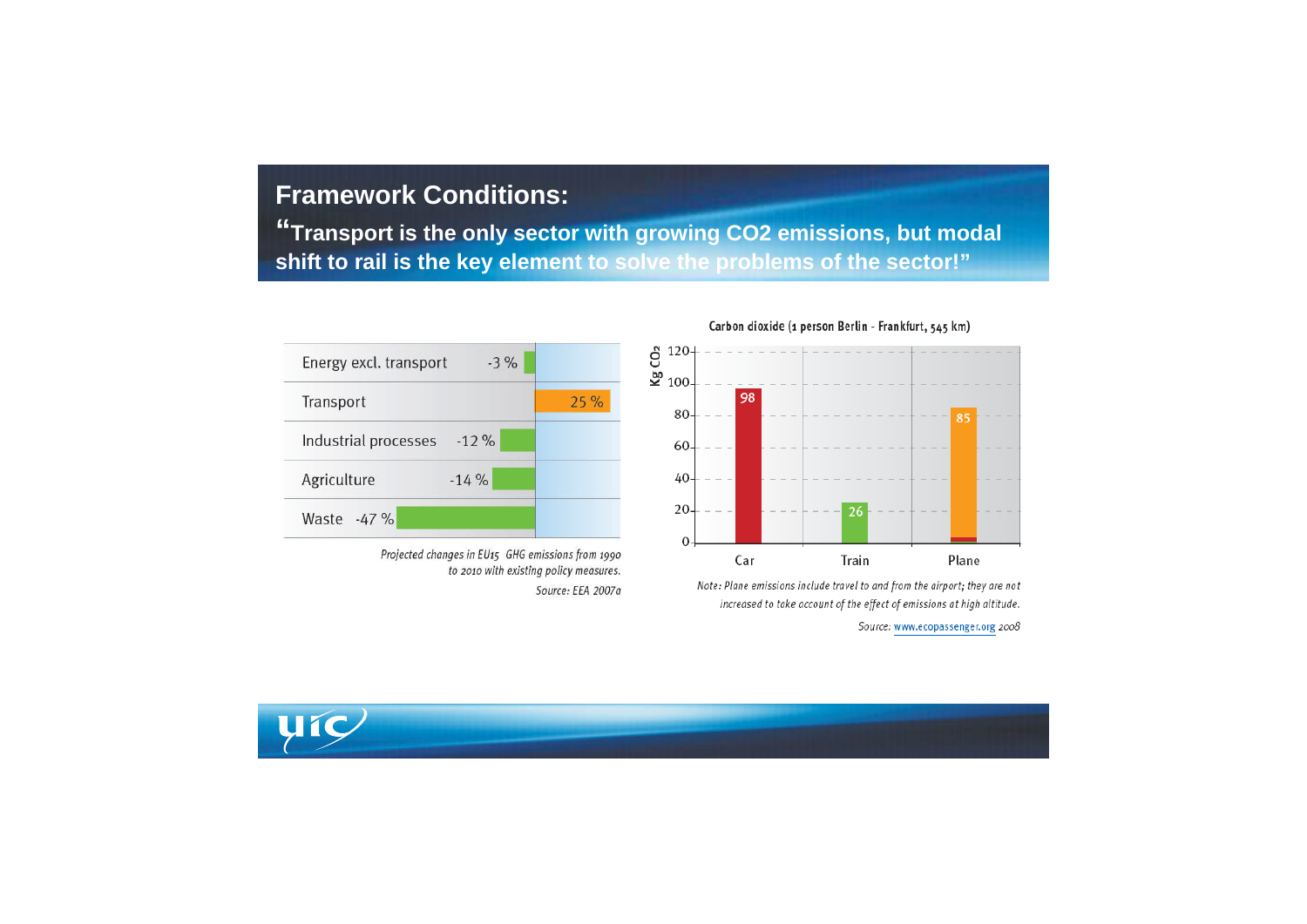**Rail has cut its CO2 emissions already significantly and is on track to reach the goal of -30% per pkm until 2020 (base 1990) – but we are here today to reach more for the future!**



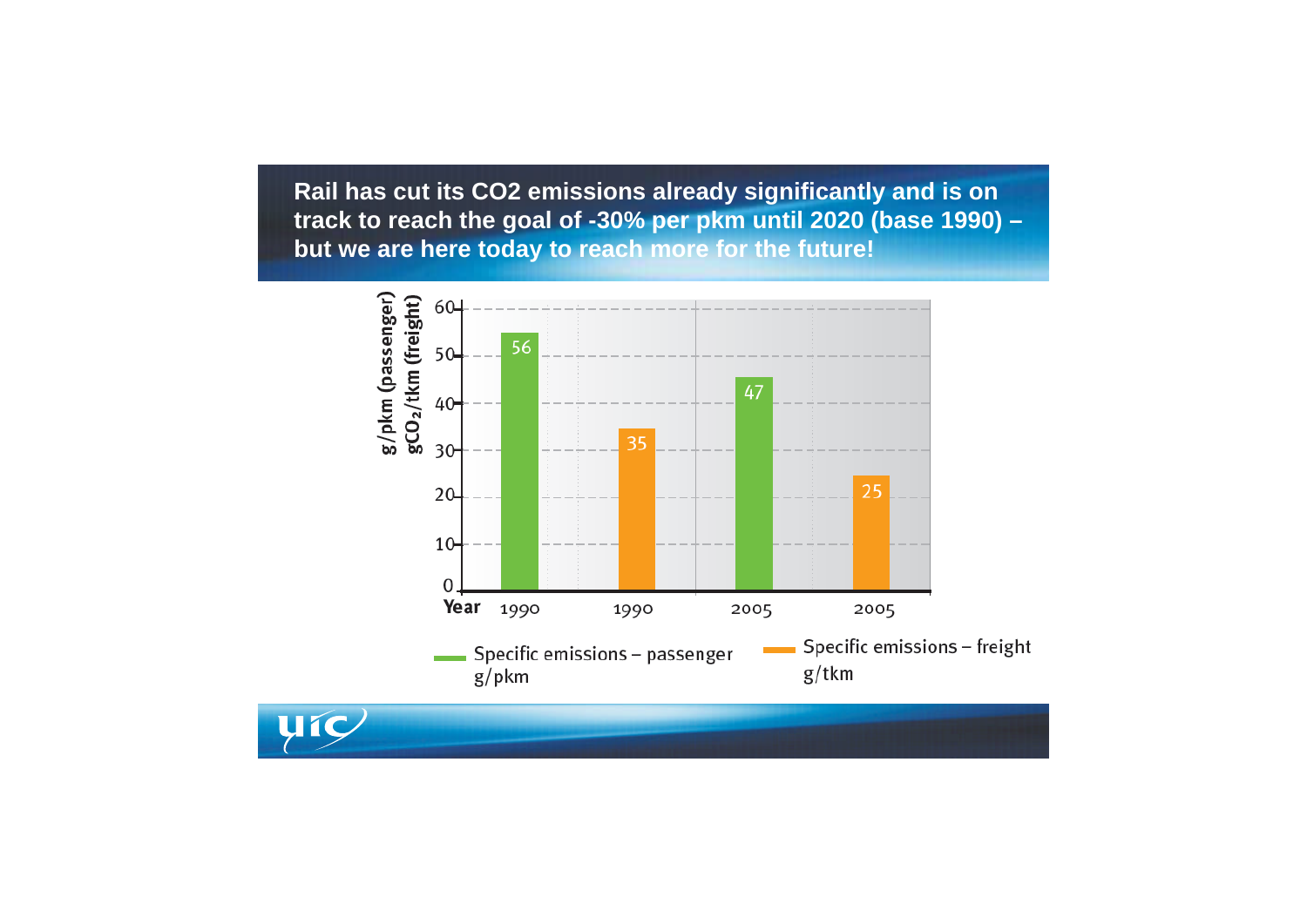**UIC provides tools to further develop & promote rail's environmental advantage**





| 930                                                              |
|------------------------------------------------------------------|
| R                                                                |
| ò,<br>way energy settlement<br>postantiške<br>obode Stherenwielv |
|                                                                  |
|                                                                  |
|                                                                  |
|                                                                  |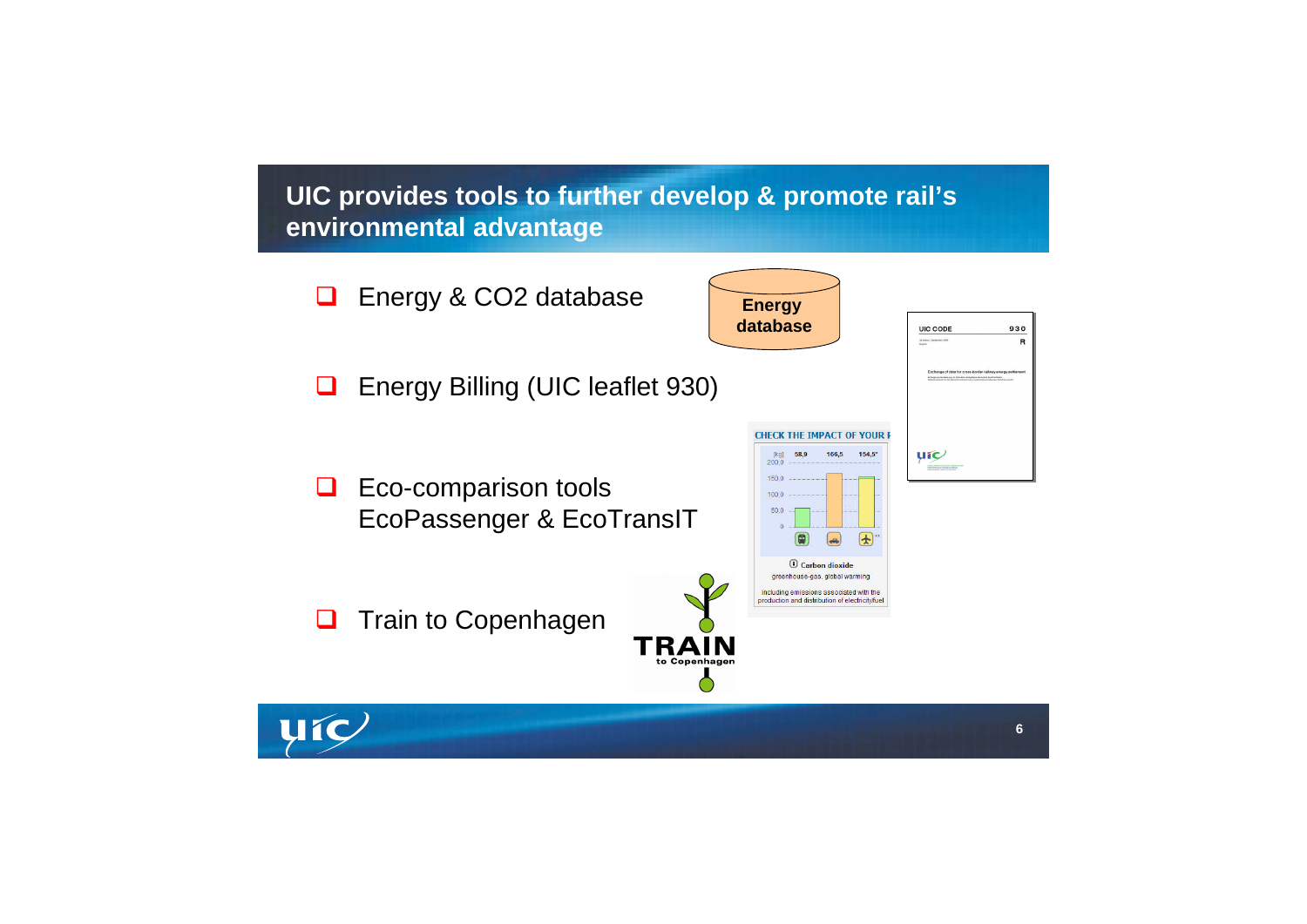# **Train to Copenhagen**

#### **The concept:**

**Q** A communication campaign for aimed at highlighting the environmental performance of the rail sector

**Q** Increase focus on rail's contribution to reducing emissions in the transport sector in the "next generation Kyoto protocol





#### **The expected outcome:**

**Bringing people to Copenhagen and COP 15 to people**

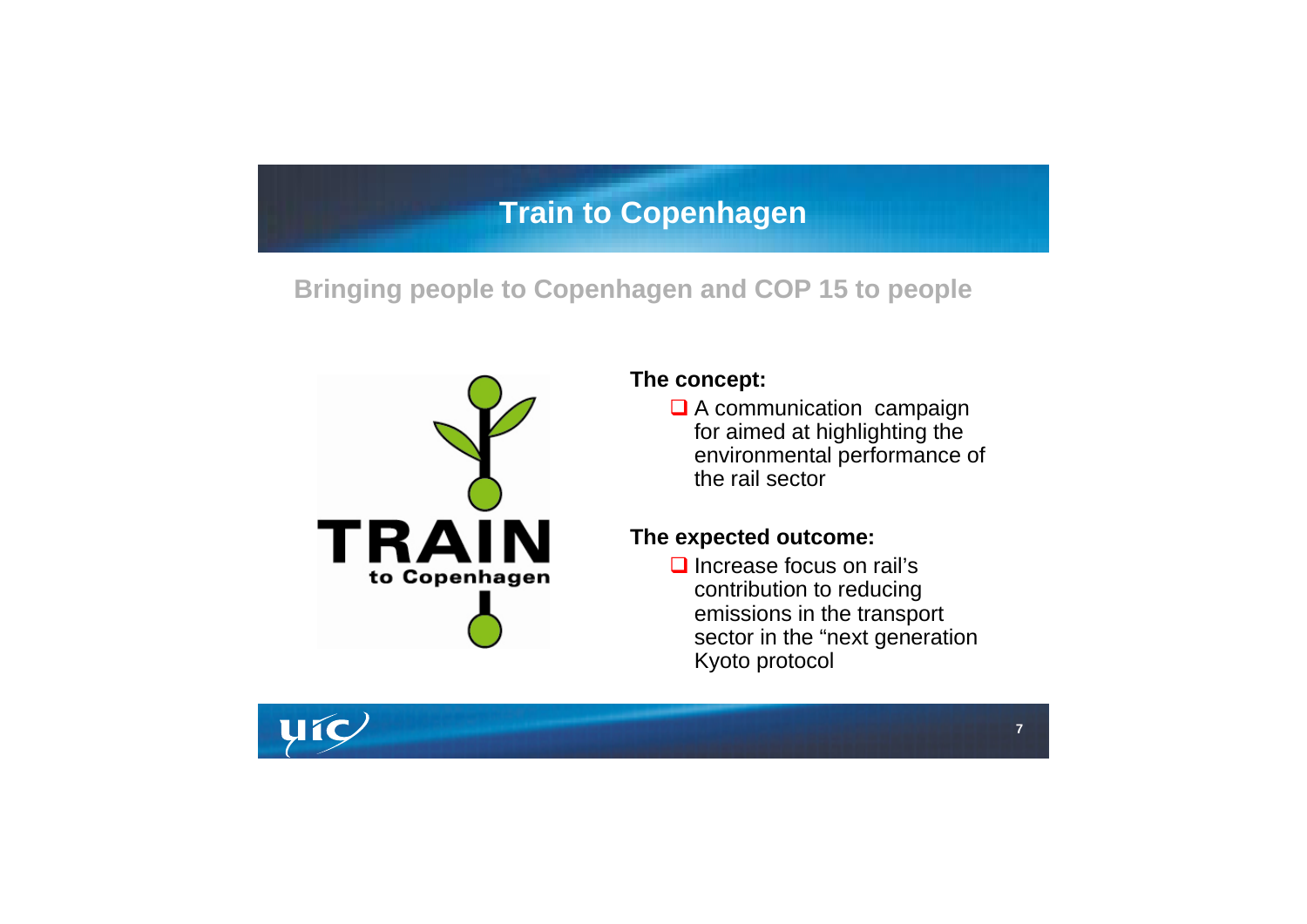# **Train to Copenhagen**

## **The elements**

- **□ Events in Kyoto, Brussels and Copenhagen**
- $\Box$  Kyoto Copenhagen (symbolic train journey)
- **□ Climate Express** (Brussels – Copenhagen on the 5<sup>th</sup> of December)
- Global rail position paper on climate change
- $\Box$  National versions including information on stations and trains,
- $\Box$  Special fares and special trains for national delegations
- **□ Web site (www.traintocopenhagen.org)**







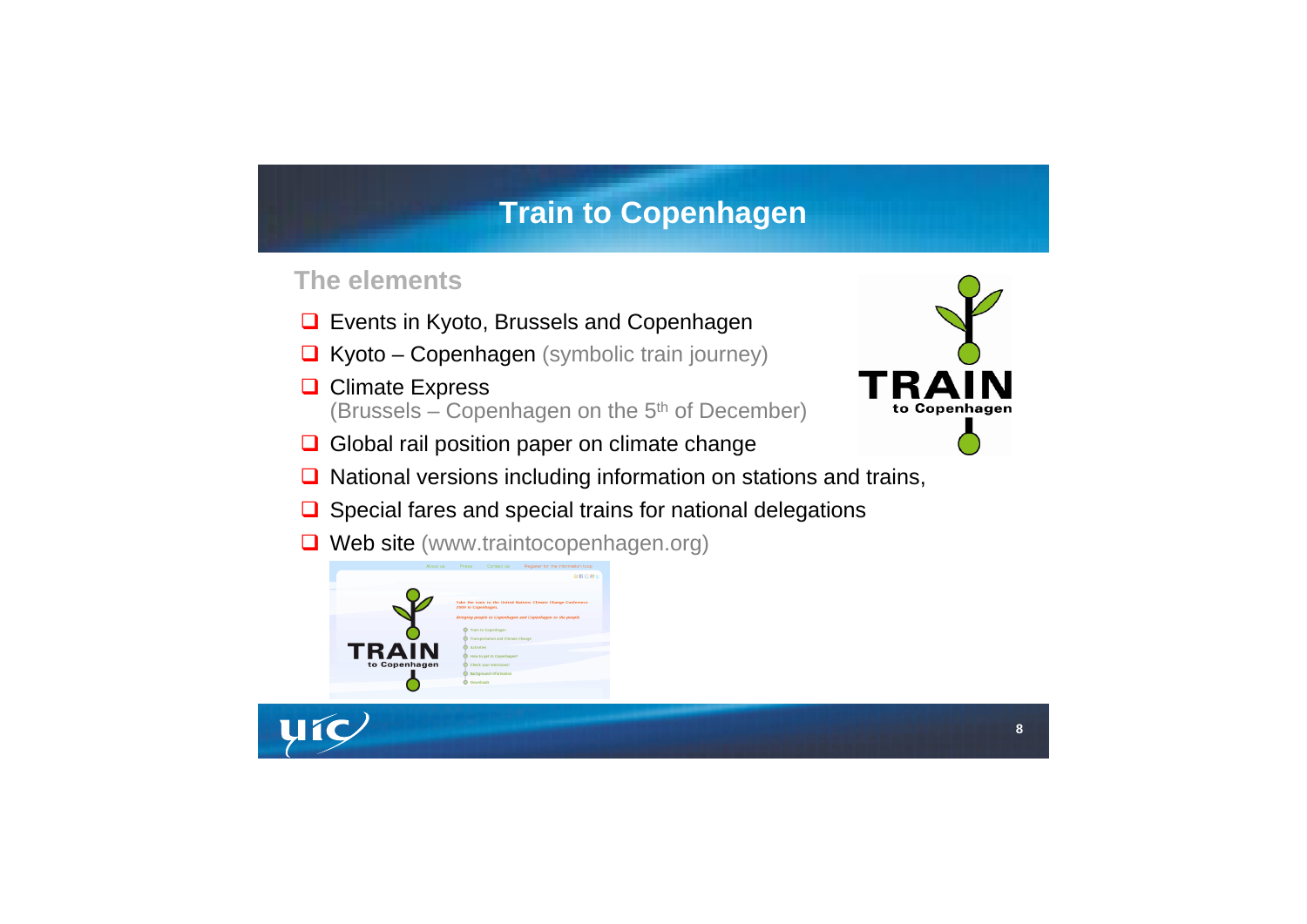## **All the best for a successful 4th UIC Energy Efficiency Conference!**

- $\Box$  Investment in rail will pay off for sustainable mobility
	- **Low energy consumption**
	- **Low CO2 emissions**
	- **□** Safest land transport mode
	- **□** Reliable partner for societies
- □ UIC will foster innovation and best practice exchange for railways
- $\Box$  Let us work together on the vision for an energy efficient, sustainable and zero emission railway!